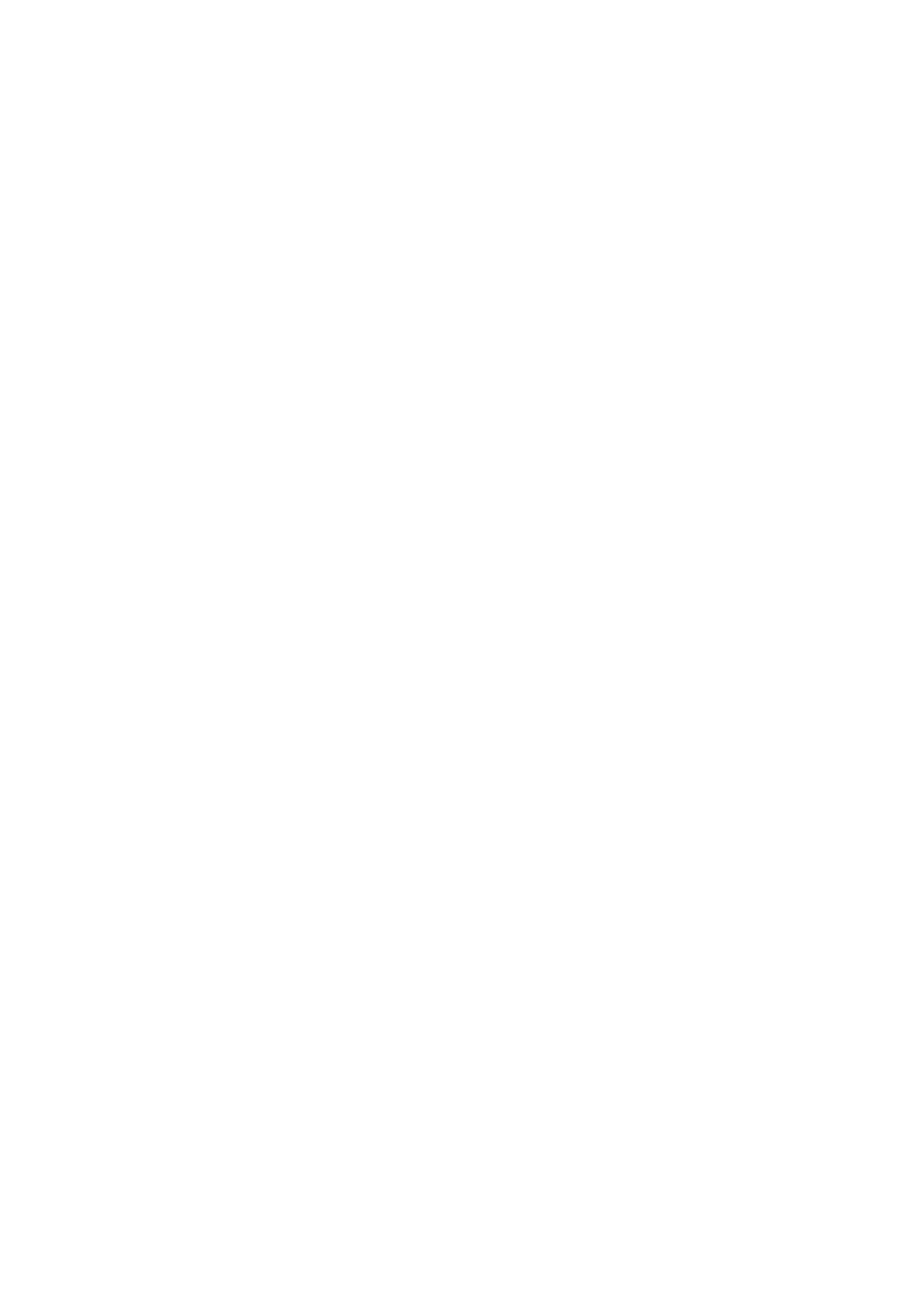## 1.1 OVERVIEW

#### 1.1.1 Background

The drive for national mental health reform in Australia in the early 1990s had its origins in the convergent desire of consumers, families, carers and mental health professionals to see a high quality, comprehensive and responsive mental health service system. It coincided with the adoption by the United Nations of the *Principles*  for the Protection of People with Mental Illness and the Improvement of Mental Health Care (UN General Assembly Resolution 46/119, 17 December 1991; United Nations, 1991), which emphasised communitybased care options and respect for the basic rights of persons with mental illness.

In Australia, the *1993 Report of the National Inquiry into the Human Rights of People with Mental Illness* (Burdekin Report; Human Rights and Equal Opportunity Commission) brought many of these issues to wider public attention. It focused on violations of the human rights of people with mental illness, particularly within boarding houses and other sub-optimal forms of community care. Since that time the Human Rights and Equal Opportunity Commission (HREOC) has maintained an active interest in the experiences of persons with mental illness, with a recent focus on those who are treated within restrictive environments such as immigration detention centres. In 2004, HREOC launched its report on the adverse consequences of prolonged incarceration of children in immigration detention centres (*A last resort?*; Human Rights and Equal Opportunity Commission).

Following the release in 2003 of *'Out of Hospital, Out of Mind'* (Groom et al, 2003), the MHCA and HREOC have continued to note community concerns that basic mental health and related community services are inadequate. For example, the  $3<sup>rd</sup>$  National Mental Health Plan (2003-08), has been criticised for failing to attend to the major community priorities that were articulated in *'Out of Hospital, Out of Mind'* (including: early intervention, management of comorbid substance abuse, increased access to a wider spectrum of acute care settings, enhancement of services in rural, regional and poorly resourced areas, genuine implementation and adherence to the national mental health standards for specialist services). In response to ongoing community criticism of experiences of care, in 2004, the MHCA and the Brain and Mind Research Institute (BMRI, University of Sydney), in association with HREOC initiated a new national review. The goal of this review was to capture the current critical themes in mental health care from the perspective of those who use or deliver its services on a daily basis.

#### 1.1.2 Overview of methods

The primary mechanisms used to collect data for this review included:

- the convening of open community forums in each state and territory from 05 July  $-14$  October 2004 (see Appendix 8.1);
- individual consultation with specific community, professional and non-government groups (see Appendix 8.1);
- a call for written submissions on 05 July 2004 with a deadline of 30 September 2004 (late submissions were accepted until January 2005) (see Appendix 8.2 and 8.3); and
- two community surveys conducted by the MHCA and BMRI over 2003-2004.

In early November 2004, the Human Rights Commissioner wrote to all State and Territory governments seeking more detailed information about the levels of community need and the effectiveness of mental health services.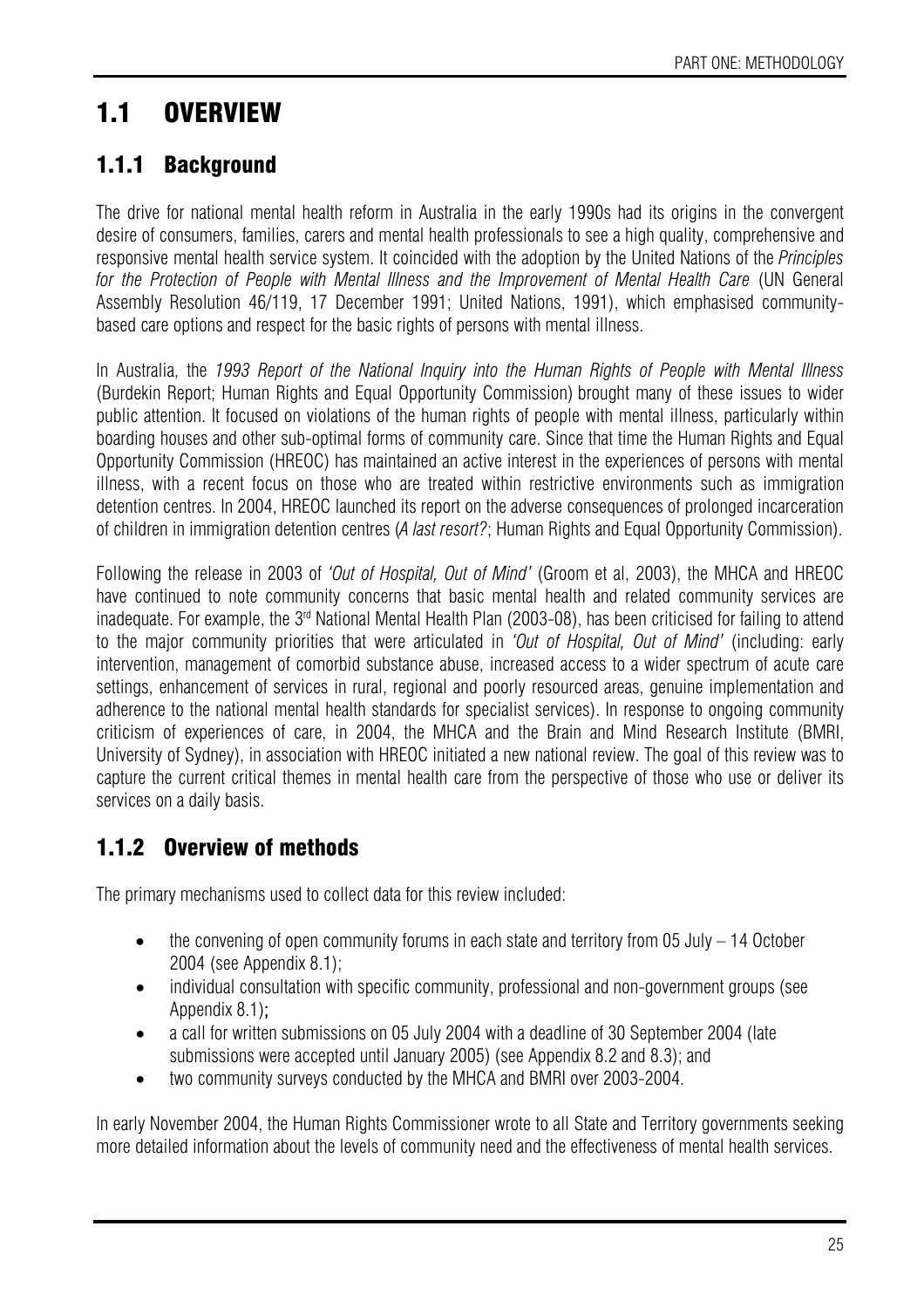A first draft of the report was provided to each State and Territory government on 24 March 2005 and to the Commonwealth government on 5 April 2005. As at 27 May 2005, all but the Northern Territory and Western Australia provided comments for inclusion in this final report.

The report is based on national data collected from 2003 to 2005 and utilises a combination of qualitative and quantitative methods. Our goal was to determine the key concerns of those who have recently used primary care or specialist mental health services. Additional information was provided by health professionals, nongovernment organisations and other private health care providers. The nature of the partnership between the MHCA, BMRI and HREOC meant that a particular emphasis was placed on collection of data relevant to the human rights of those with mental health problems.

#### 1.2 COMMUNITY CONSULTATIONS

The MHCA, BMRI and HREOC convened community forums open to all members of the public. Advertisements for the community forums indicated that the aims were to "investigate claims that the system has turned its back on those in need of mental health care" or that the forums were "being held as part of national research into the human rights of people affected by mental illness". Advertisements also indicated that "the results of this research will allow HREOC and the MHCA to review progress made since the 'Burdekin Report' in 1993".

Two-hour forums were scheduled over a four month period in metropolitan and regional areas across Australia (see Appendix 8.1 for a list of consultations). Special care was taken to capture the diversity of experiences and concerns of all people trying to either access or deliver services. Participants were asked to consider sharing both positive and negative experiences in all contexts, not just the health care system. However, no specific questions were set during the consultations so as to avoid pre-empting or constraining the responses and attendees were free to raise any concerns or describe their personal experiences.

The consultations were co-chaired by the Human Rights Commissioner (Dr Sev Ozdowski), HREOC and the Chairperson (Mr Keith Wilson) or CEO (Dr Grace Groom) of the MHCA. Most forums were also attended by Professor Ian Hickie from the BMRI and other representatives from MHCA member organisations. A local consumer and a carer representative were invited to participate in the leadership of the meetings. Participants were encouraged to identify themselves and the nature of their role in using or providing health or other services. At times, participants were asked to clarify or elaborate their comments by the chairperson.

The forums were attended by a broad spectrum of people including: consumers, carers, general members of the community, clinicians, advocates, service providers (e.g. mental health, general health, accommodation providers), emergency personnel (e.g. police), academics and administrators. While participants were asked to identify the perspective from which they were speaking, no names or other identifying features were recorded during the meetings. Nineteen forums were held across Australia and an approximate total number of participants at all forums was 1180 (See Appendix 8.1 for a list of forums held by State / Territory)

Additionally, individual consultations were also held with certain community, professional and non-government groups (see Appendix 8.1 for a list of meetings) to cover specific issues.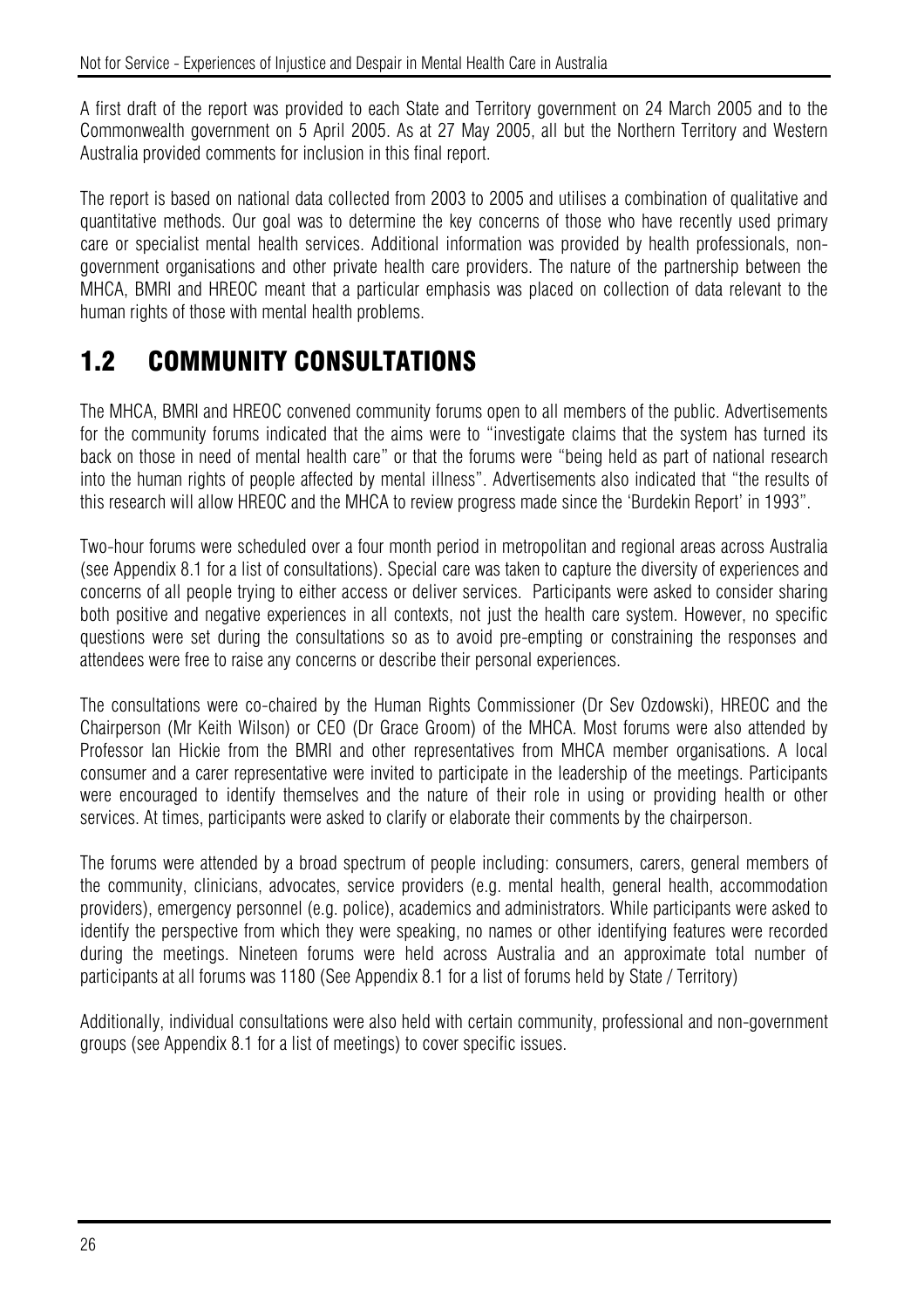### 1.3 CALL FOR SUBMISSIONS

Advertisements to the forums, and information on the MHCA website, indicated that written submissions could be lodged in electronic or hardcopy format with either the MHCA or HREOC. In order to encourage people to share their personal stories, it was emphasised that anonymous submissions would also be accepted. Similar announcements were also made at the beginning and conclusion of all community forums. A total of 351 submissions were received, 109 of which were confidential (see Appendix 8.3).

#### 1.4 ANALYSIS OF SUBMISSIONS AND INFORMATION PRESENTED AT FORUMS

Due to the broad nature of the national consultation process, submissions were received from many individuals and organisations. They covered a wide range of issues.

It was agreed by the MHCA, BMRI and HREOC, that the most useful framework for organising the vast amount of written and verbal data collected through the consultation process, was the *National Standards for Mental Health Services* (The Standards; Commonwealth Department of Health and Family Services, 1996)*.* The Standards were agreed to by all governments in 1996-97. The Standards are a useful measure by which to gauge the extent to which governments are protecting the rights of people with mental illness according to the level agreed to by all governments.

Despite the fact that evidence was not specifically sought in order to prove or disprove the successful implementation of the Standards, the volume and consistency of the information demonstrates the gaps and the difficulties governments have had in meeting these Standards. This report is careful to present the data as a cumulation of personal experiences rather than definitive proof of neglect of the Standards.

The analyses of the submissions and forums are presented in three forms. First, from a national perspective, we highlight those common themes encountered across most States and Territories (Parts 2.2, and Parts 4 and 5). Second, we emphasise the key regional and State differences. There are important differences in State organisation of services, responsiveness to community experiences, workforce attitudes, clinical leadership and service innovation and resource investment. Third, we provide data on the key issues raised within each State or Territory (Part 6).

Due to the personal nature of many submissions, all identifying information has been removed from the text of the report and organisational names have appeared in the text only if permission was granted. With regards to the submission list in the Appendix, unless anonymity was specifically requested, the Mental Health Council of Australia sought permission to disclose identifying information from all those who made submissions and provided contact details. If confirmation was not received, identifying information has not been disclosed and "Anonymous" has been substituted for their name(s) in the Appendix.

Some organisations chose to submit material that had been prepared recently for other national or state reviews. Several described a sense of "submission fatigue", in that they were tired of responding to inquiries without evidence that such processes actually bring about systemic change.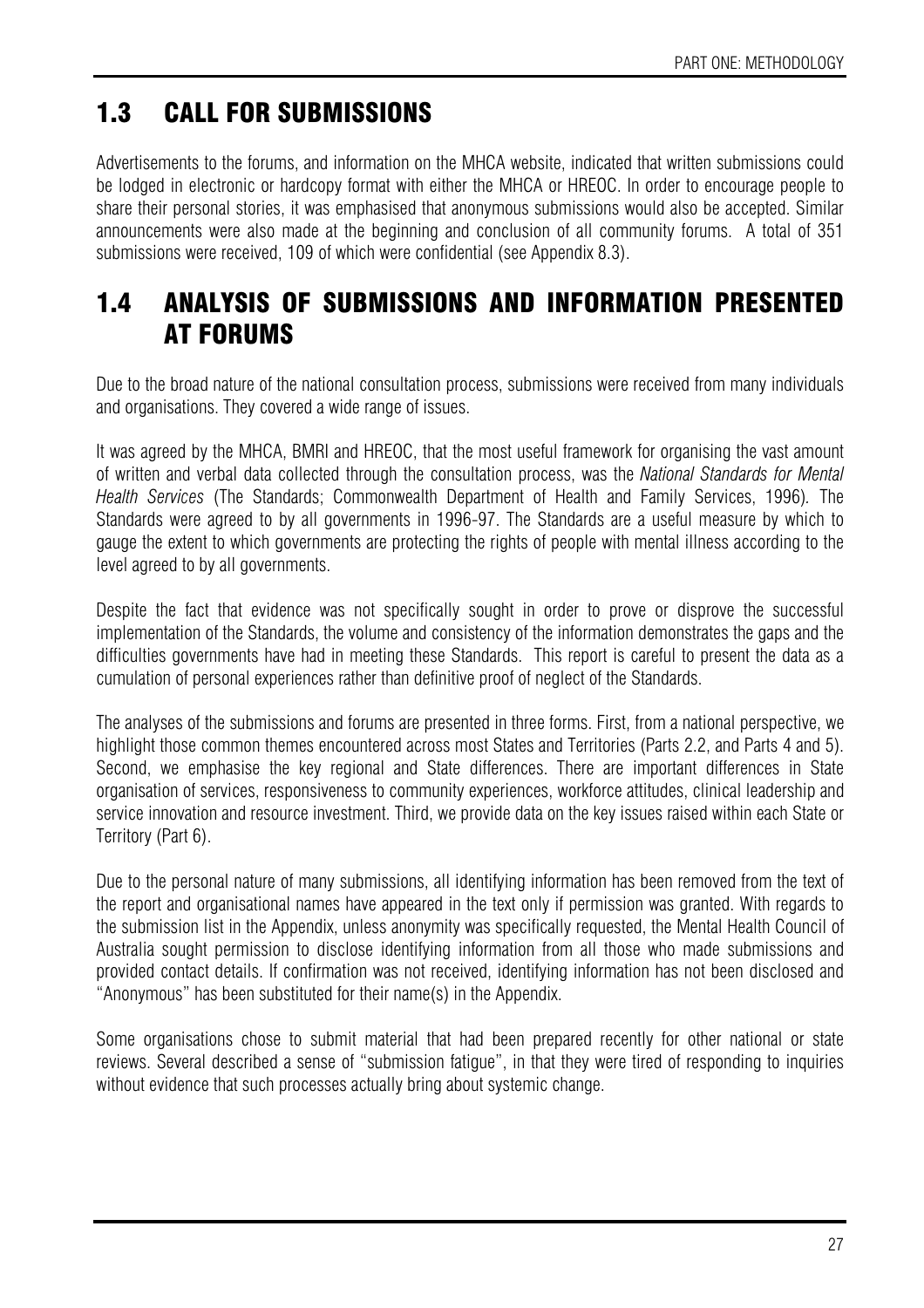#### Not for Service - Experiences of Injustice and Despair in Mental Health Care in Australia

A number of individual participants expressed distress at repeating their own or their family's tragic experiences. Some said that they had sought resolution with a wide range of authorities such as health services complaints commissions, the coroner or other state authorities but had failed to achieve any specific outcome. The general tendency was to portray their adverse experiences as isolated occurrences within an otherwise well-functioning mental health system. However the consistency of these types of stories proved to be powerful indicators of systemic weaknesses.

Some representatives of key provider and non-government organisations were also distressed by having to repeat their assertions about system failures. They expressed concern about possible retribution against individuals, particularly when those individuals were employed by State Health services. Additionally, nongovernment organisations were concerned that States might withdraw their ongoing financial support for speaking out. Service providers often felt blamed by both consumers of services and by the administrators of services for failing to protect the service from complaints. Consumers, carers and service providers who brought matters of concern to public attention all felt that they were in danger of being further marginalised by their local health services. It was their view that the system as a whole lacked perspective about the potential benefits that may flow from a more open critique of the gaps and failings of the current systems.

Some individuals and organisations expressed concern about the broader impact of conducting yet another national review. They were worried that a report may attract further public attention to current service inadequacies and that this, in turn, might lead to further demoralisation of existing workforces. However, the overwhelming majority welcomed the opportunity to continue to express their concerns to independent organisations like the MHCA, BMRI and HREOC.

Another criticism of this process expressed by a small minority of persons, and most State and Territory governments, was that a process focussing on the voice of mental health consumers and carers may not adequately detect or report significant improvements in care. By contrast, many others felt that it was necessary to continue to highlight discrepancies between government descriptions of an improved health care system and everyday experiences of that same system, particularly where such groups affected have little community recognition or an active voice.

#### 1.5 SURVEYS

In April 2003, the Mental Health Council of Australia launched its national review of mental health services in Australia '*Out of Hospital, Out of Mind!'* (Groom et al, 2003). The report highlighted deficiencies in care and developed community priorities for further action. As these priorities were not formally recognised by governments, and as little work had been presented by the National Mental Health Strategy that focused on actual experiences of service development or direct care, two specific survey mechanisms were designed.

The first survey evaluated the extent to which the national and community priorities identified within '*Out of Hospital, Out of Mind!'* (Groom et al, 2003; Table 2, p.38), have been implemented at either the local or state level. The survey was designed to be completed by both providers and users of our mental health services. The earlier stages of the survey which dealt directly with the community's perception of the key aspects of the National Mental Health Strategy were reported back to the Commonwealth Department of Health and Ageing in 2003. Key aspects of the community's disappointment with the lack of genuine progress against set policy goals were noted in the formal evaluation by the Commonwealth of the Second National Mental Health Plan.